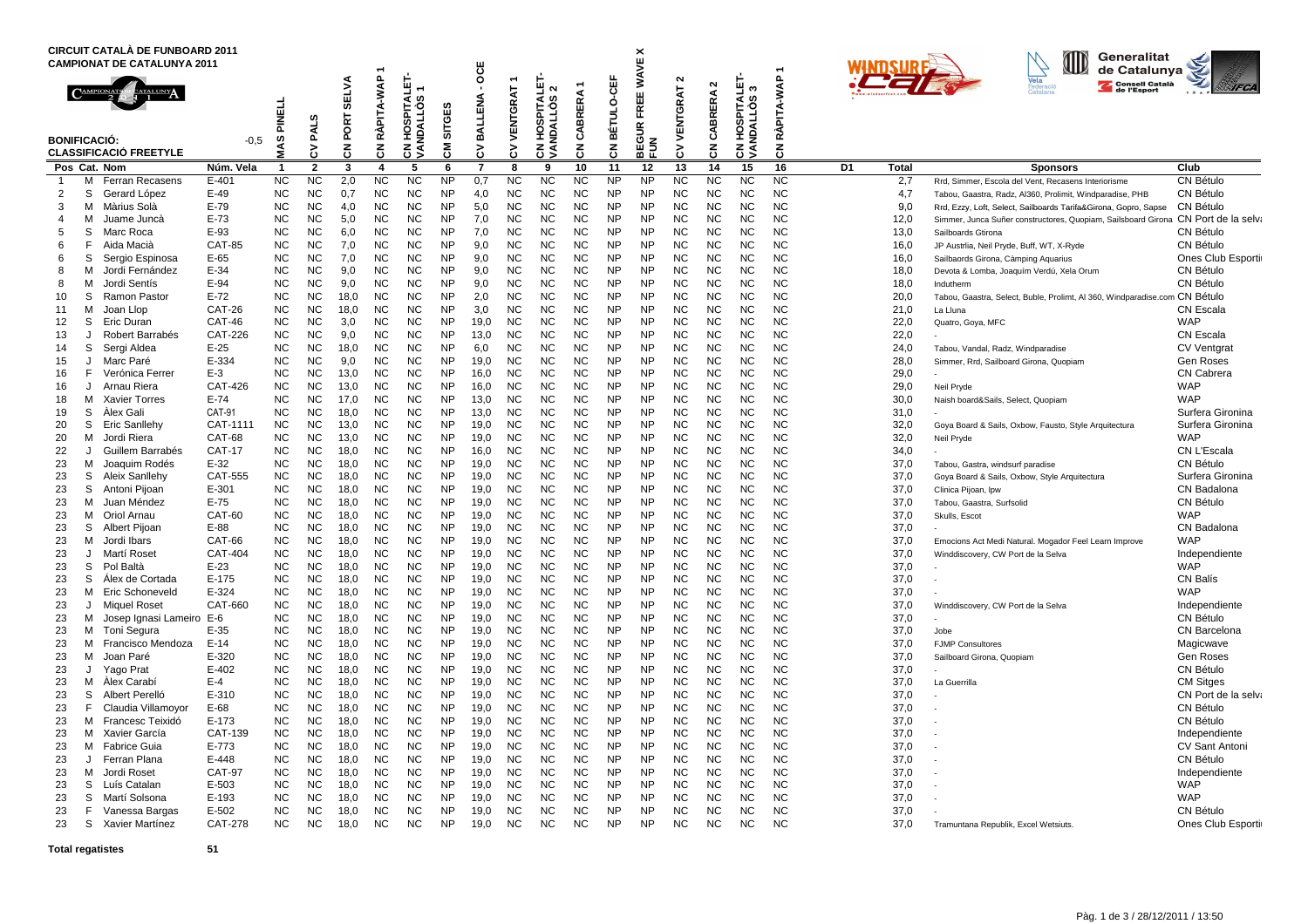| <b>CIRCUIT CATALÀ DE FUNBOARD 2011</b><br><b>CAMPIONAT DE CATALUNYA 2011</b><br>CAMPIONAT<br><b>CATALUNYA</b><br><b>BONIFICACIÓ:</b> | ဖာ<br>$-0,5$ | ທ |  | L =        |           | -  | N<br>ᆜ<br>ēω<br>. .<br>ັົ<br>ᆂᄛ |  | $\checkmark$<br>$\sim$<br>ΟZ | $\sim$<br>$\sim$ | $\overline{\phantom{a}}$<br>∸<br>$\cdots$ | ຕ<br>∢ ທ   |  |  | O | Generalitat<br>de Catalunya<br>Consell Català<br>Ce l'Esport |  |
|--------------------------------------------------------------------------------------------------------------------------------------|--------------|---|--|------------|-----------|----|---------------------------------|--|------------------------------|------------------|-------------------------------------------|------------|--|--|---|--------------------------------------------------------------|--|
| <b>CLASSIFICACIÓ FREETYLE</b>                                                                                                        |              |   |  | ∠ ∢<br>خ ن | $\lambda$ | ین | z 4<br>د ں                      |  | யு<br>血正                     |                  |                                           | z q<br>د ن |  |  |   |                                                              |  |

## **MÀSTERS**

| Pos Cat. Nom             | Núm. Vela     |           |           |     |           |     |           |     |           |           |     |           |           |           |    | 15  | 16  | D1 | Total | <b>Sponsors</b>                                     | Club       |
|--------------------------|---------------|-----------|-----------|-----|-----------|-----|-----------|-----|-----------|-----------|-----|-----------|-----------|-----------|----|-----|-----|----|-------|-----------------------------------------------------|------------|
| Ferran Recasens          | E-401         | NC.       | <b>NC</b> |     | NС        | NC. | NP        | 0.7 | <b>NC</b> | NС        | NС  | NP        | NΡ        | <b>NC</b> | ΝC | NС  | NС  |    | 1.4   | Rrd, Simmer, Escola del Vent, Recasens Interiorisme | CN Bétulo  |
| Jaume Juncà              | <b>CAT-73</b> | <b>NC</b> | <b>NC</b> | 2.0 | NC        | NC. | ΝP        | 2.0 | NC.       | ΝC        | ΝC  | NΡ        | NΡ        | NC.       | ΝC | NC. | NC. |    | 4.0   | Juncà Sañer Constructor                             | <b>WAP</b> |
| Màrius Solà              | $E-79$        | <b>NC</b> | <b>NC</b> | 3.0 | NC.       | NC. | ΝP        | 3.0 | NC.       | NC.       | NC. | <b>NP</b> | <b>NP</b> | NC.       | ΝC | NC. | NC. |    | 6,0   | Doctor X, Sapse.com                                 | CN Bétulo  |
| Jordi Fernández          | $E-34$        | NC        | <b>NC</b> | 4.0 | NC        | NC. | <b>NP</b> | 5,0 | NC.       | ΝC        | ΝC  | <b>NP</b> | NP        | NC.       | ΝC | NC  | NC. |    | 9.0   | Devota & Lomba                                      | CN Bétulo  |
| <b>Xavier Torres</b>     | $E-74$        | NC.       | <b>NC</b> | 6.0 | NC        | NC. | <b>NP</b> | 4.0 | NC.       | NC.       | NC. | <b>NP</b> | NP        | NC.       | ΝC | NC. | NC. |    | 10.0  | Naish Boards & Sails                                | <b>WAP</b> |
| Jordi Sentís<br>6.       | $E-94$        | NC.       | <b>NC</b> | 5,0 | <b>NC</b> | NC. | <b>NP</b> | 5.0 | NC.       | <b>NC</b> | NC. | <b>NP</b> | NP        | NC.       | ΝC | NC. | NC. |    | 10,0  | Indutherm                                           | CN Bétulo  |
| Joan Llop                | CAT-26        | <b>NC</b> | <b>NC</b> | 8.0 | <b>NC</b> | NC. | <b>NP</b> | 5.0 | NC.       | <b>NC</b> | NC. | <b>NP</b> | NP        | NC.       | ΝC | NC. | NC. |    | 13,0  | La Lluna                                            | CN Escala  |
| Jordi Riera              | CAT-68        | <b>NC</b> | <b>NC</b> | 6.0 | <b>NC</b> | NC. | <b>NP</b> | 8.0 | NC.       | ΝC        | NC. | <b>NP</b> | NP        | NC.       | ΝC | NC. | NC. |    | 14,0  |                                                     | <b>WAP</b> |
| Joaquim Rodés            | $E-32$        | NC.       | NC.       | 8.C | ΝC        | NC. | NP        | 8.0 | NC.       | ΝC        | NC. | NP        | NP.       | NC.       | NС | NC. | NC. |    | 16,0  | Sailboards Girona, Loft Sails                       | CN Bétulo  |
| Oriol Arnau              | CAT-60        | <b>NC</b> | <b>NC</b> | 8.0 | NC        | NC. | <b>NP</b> | 8.0 | NC.       | <b>NC</b> | ΝC  | <b>NP</b> | NP.       | NC.       | ΝC | NC. | NC. |    | 16,0  | Skulls, Escot                                       | <b>WAP</b> |
| Jordi Ibars              | CAT-66        | <b>NC</b> | <b>NC</b> | 8.0 | NC        | NC. | ΝP        | 8.0 | NC.       | <b>NC</b> | ΝC  | <b>NP</b> | <b>NP</b> | NC.       | ΝC | NC. | NC. |    | 16,0  | Mogador                                             | <b>WAP</b> |
| Juan Méndez              | $E-75$        | NC        | <b>NC</b> | 8.0 | <b>NC</b> | NC. | <b>NP</b> | 8.0 | NC.       | NC.       | NC. | <b>NP</b> | <b>NP</b> | NC.       | ΝC | NC. | NC. |    | 16,0  | Secret Sails                                        | CN Bétulo  |
| Josep Ignasi Lameiro E-6 |               | <b>NC</b> | <b>NC</b> | 8.0 | <b>NC</b> | NC. | <b>NP</b> | 8.0 | <b>NC</b> | <b>NC</b> | ΝC  | <b>NP</b> | <b>NP</b> | NC.       | ΝC | NC. | NC. |    | 16,0  | Tabou                                               | CN Bétulo  |
| Xavier García            | CAT-127       | <b>NC</b> | <b>NC</b> | 8.0 | NC        | NC. | <b>NP</b> | 8.0 | NC.       | ΝC        | NC. | <b>NP</b> | NP.       | NC.       | ΝC | NC. | NC. |    | 16,0  |                                                     | <b>WAP</b> |
| Francesc Teixidó         | CAT-173       | <b>NC</b> | <b>NC</b> | 8.0 | <b>NC</b> | NC. | <b>NP</b> | 8.0 | NC.       | ΝC        | NC. | <b>NP</b> | NΡ        | NC.       | ΝC | NC. | NC. |    | 16,0  |                                                     | CN Bétulo  |
| Joan Paré                | CAT-320       | <b>NC</b> | <b>NC</b> | 8,0 | ΝC        | NC. | <b>NP</b> | 8.0 | <b>NC</b> | ΝC        | NC  | <b>NP</b> | NP        | <b>NC</b> | NC | NC. | ΝC  |    | 16,0  | Quopiam, Sailbaords Girona                          | <b>GEN</b> |

**Total regatistes**

**<sup>16</sup>**

| <b>JUVENILS</b> |                    |                |           |           |     |           |           |           |     |           |     |     |           |     |     |     |     |      |    |       |                            |                    |
|-----------------|--------------------|----------------|-----------|-----------|-----|-----------|-----------|-----------|-----|-----------|-----|-----|-----------|-----|-----|-----|-----|------|----|-------|----------------------------|--------------------|
|                 | Pos Cat. Nom       | Núm. Vela      |           |           |     |           |           |           |     |           |     |     |           |     |     |     | 15  |      | D1 | Total | <b>Sponsors</b>            | Club               |
|                 | Robert Barrabés    | CAT-226        | NC.       | ΝC        |     | NC        | NC.       |           |     | NC.       | NC. | NC. | NP        | NP. | NC. | NC. | NC. | NC   |    |       |                            | CN Escala          |
|                 | Arnau Riera        | CAT-426        | <b>NC</b> | <b>NC</b> |     | NC        | NC.       | NP        | 2.0 | NC.       | NC. | NC. | NP        | NP  | NC. | NC. | NC. | NC.  |    | 5,0   |                            | <b>WAP</b>         |
|                 | Marc Paré          | CAT-334        | <b>NC</b> | <b>NC</b> | 2.0 | <b>NC</b> | <b>NC</b> | NP        | 4.0 | NC.       | NC. | NC. | NP.       | NP  | NC. | NC. | NC. | - NC |    | 6,0   | Quopiam, Sailbaords Girona | <b>GEN</b>         |
|                 | Guillem Barrabades | CAT-17         | <b>NC</b> | NC        |     | NC        | NC.       | ΝP        | 3.0 | NC.       | NC. | NC. | NP        | NP. | NC. | NC. | NC. | NC.  |    |       |                            | CN Escala          |
|                 | Martí Roset        | <b>CAT-404</b> | <b>NC</b> | <b>NC</b> | 4.0 | <b>NC</b> | NC.       | <b>NP</b> | 4.0 | <b>NC</b> | NC. | NC. | <b>NP</b> | NP  | NC. | NC. | NC. | NC   |    | 8,0   |                            | CN Port de la Selv |
|                 | Yago Prat          | $E-851$        | <b>NC</b> | NC.       |     | <b>NC</b> | NC.       | ΝP        | 4 O | ΝC        | NC. | NC. | NP        | NP. | ΝC  | NC. |     | NC.  |    | 8,0   |                            | CN Bétulo          |
|                 | Miguel Roset       | CAT-660        | <b>NC</b> | <b>NC</b> | 4.0 | <b>NC</b> | NC        | NΡ        | 4.0 | NC.       | NC. | NC. | NP        | NP  | NC. | NC. | NC. | NC   |    | 8,0   |                            | CN Port de la Selv |
|                 | Ferran Plana       | E-448          | NC.       | <b>NC</b> |     | <b>NC</b> | <b>NC</b> | ΝP        | 4 O | <b>NC</b> |     | NC. | NP        | NP. | NC. | NC. | NC. | NC.  |    | 8,0   |                            | CN Bétulo          |

## **Total regatistes<sup>8</sup>**

| <b>FÈMINES</b>     |           |           |           |     |           |     |           |     |     |     |      |           |           |     |           |           |           |    |          |                                           |                   |
|--------------------|-----------|-----------|-----------|-----|-----------|-----|-----------|-----|-----|-----|------|-----------|-----------|-----|-----------|-----------|-----------|----|----------|-------------------------------------------|-------------------|
| Pos Cat. Nom       | Núm. Vela |           |           |     |           |     |           |     |     |     |      |           |           |     |           |           | 16        | D1 | Tota     | <b>Sponsors</b>                           | Club              |
| Aida Macià         | $E-85$    | NC.       | NC        | 0.7 | <b>NC</b> | NC  | <b>NP</b> | 2.0 | NC. | NC. | NC.  | <b>NP</b> | <b>NP</b> | NC. | <b>NC</b> | NC.       | NC.       |    |          | JP Austrlia, Neil Pryde, Buff, WT, X-Ryde | CN Bétulo         |
| Verónica Ferrer    | $E-3$     | NC.       | NC        |     | NC.       | NC. |           | 0.  | NC. | NC. | NC . | <b>NP</b> | <b>NP</b> | NC. | NC.       | NC.       | <b>NC</b> |    | <b>L</b> |                                           | <b>CN Cabrera</b> |
| Vanessa Vargas     | $E - 502$ | NC.       | <b>NC</b> |     | <b>NC</b> | NC. | <b>NP</b> | 3.0 | NC  | NC. | NC.  | <b>NP</b> | <b>NP</b> | NC. | <b>NC</b> | NC.       | <b>NC</b> |    | 3,0      |                                           | CN Bétulo         |
| Claudia Villamoyor | E-68      | <b>NC</b> | <b>NC</b> |     | <b>NC</b> | NC. | <b>NP</b> | 3.0 | NC. | NC. | NC.  | <b>NP</b> | <b>NP</b> | NC  | NC.       | <b>NC</b> | NC.       |    | 3,0      |                                           | CN Bétulo         |

## **Total regatistes<sup>4</sup>**

**NOTES**

| <b>BONIFICACIÓ</b> | Punts de bonificació per assitència a regata sense resultat (Segons acord d'Assamblea General Ordinària de 11/11/2007)                                              |
|--------------------|---------------------------------------------------------------------------------------------------------------------------------------------------------------------|
| NC.                | Regata no convocada i sense puntuació                                                                                                                               |
| <b>NP</b>          | Regata no puntuable                                                                                                                                                 |
| D1. D2. D3         | Descarts (1-3 esdeveniments 0 descarts, 4-6 esdeveniments 1 descarts, 7-8 esdeveniments 2 descarts, més de 9 esdeveniments 3 descarts)                              |
| <b>MÅSTERS</b>     | Regatistes que en l'any d'emissió de la Ilicència tinguin més de 35 anys. Nascuts el 1974 o després. Prevaldrà el que indigui la Ilicència.                         |
| <b>JUVENILS</b>    | Regatistes que en l'any d'emissió de la Ilicència tinguin menys de 18 anys. Nascuts el 1991 o després i no més tard de 1994. Prevaldrà el que indiqui la Ilicència. |
| <b>FCV</b>         | Regatistes sense Ilicència de la FCV                                                                                                                                |